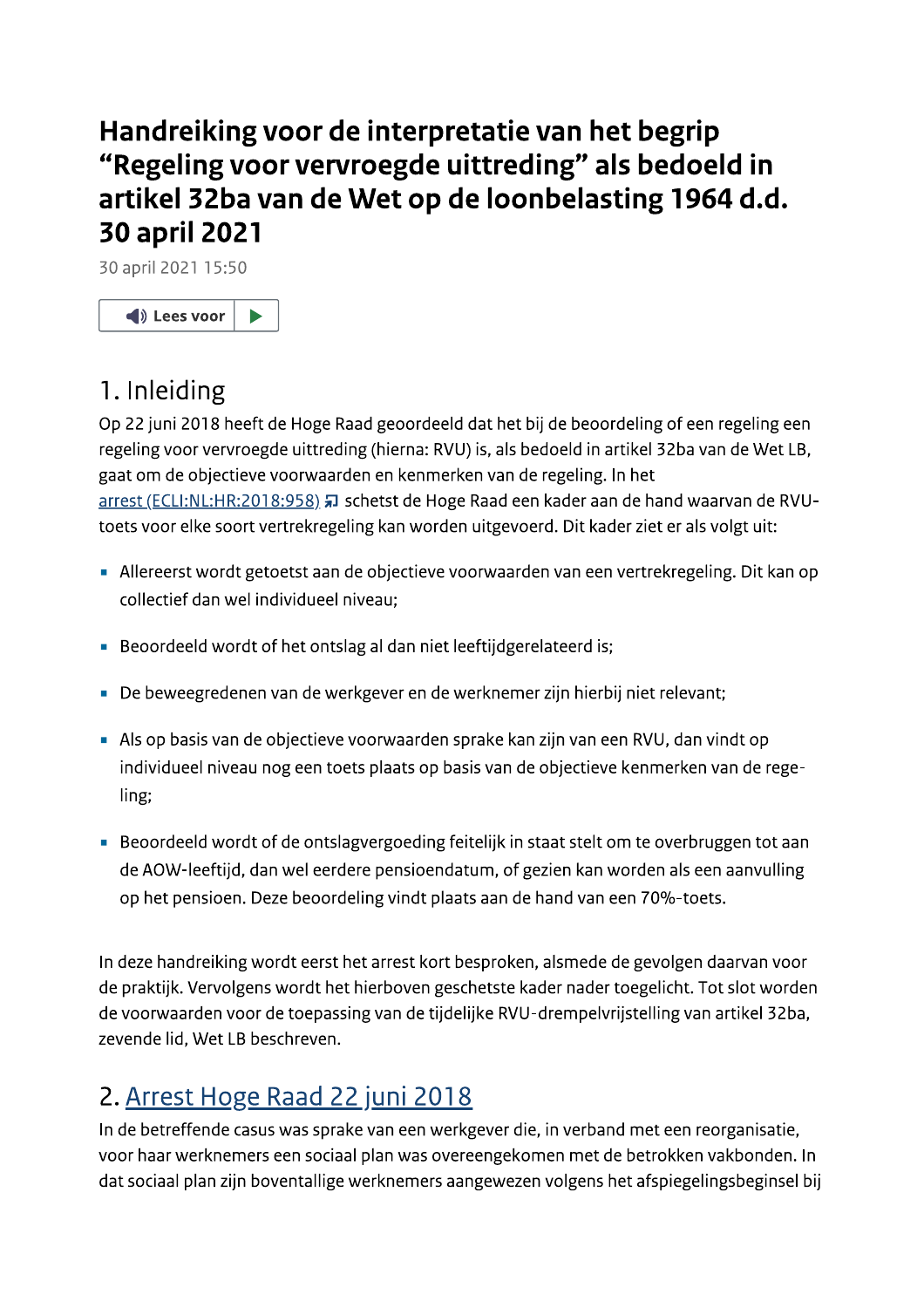onderling uitwisselbare functies. Daarnaast bevat het sociaal plan een 'vrijwilligers en plaatsmakersregeling' (hierna: de vrijwillige vertrekregeling).

Boventallige werknemers en werknemers die vrijwillig gebruikmaken van de regeling ontvangen een beëindigingsvergoeding. De vergoeding wordt berekend op basis van de kantonrechtersformule en bedraagt maximaal de redelijkerwijs te verwachten inkomensderving tot het bereiken van de leeftijd als bedoeld in artikel 7a van de Algemene Ouderdomswet (hierna: AOW). Bij de berekening van de vergoeding wordt tevens rekening gehouden met de uitkeringsrechten waarop een werknemer aanspraak kan maken.

De werkgever verzocht de inspecteur om bij beschikking als bedoeld in artikel 32ba, zevende lid, Wet LB te bepalen dat het sociaal plan inclusief de vrijwillige vertrekregeling, niet wordt aangemerkt als een RVU.

De inspecteur heeft dat verzoek afgewezen, omdat hij niet vooraf kon beoordelen hoeveel oudere werknemers daadwerkelijk gebruik zouden gaan maken van de vrijwillige vertrekregeling. Juist de achteraf vast te stellen mate van deelname door oudere werknemers zou volgens de inspecteur mede bepalend zijn voor de kwalificatie als RVU.

Zowel de Rechtbank als het Hof oordeelden dat geen sprake is van een RVU. Ook de Hoge Raad komt tot die conclusie: geen RVU, maar voert hierbij andere gronden aan dan het Hof en de Rechtbank. Volgens de Staatssecretaris had het Hof doorslaggevende betekenis moeten toekennen aan (de bekendheid met) de feitelijke uitstroom (achteraf) van werknemers en de hoogte van de feitelijk overeengekomen beëindigingsvergoedingen. Ofwel, de met de diensttijd oplopende beëindigingsvergoeding leidt tot een hogere vrijwillige uitstroom van oudere werknemers, voor wie de beëindigingsvergoeding kan dienen ter overbrugging naar AOW/pensioen. Hier is de Hoge Raad het niet mee eens.

De Hoge Raad overweegt:

- de beweegredenen van de inhoudingsplichtige om zodanige uitkeringen of verstrekkingen aan te bieden doen in dit verband niet ter zake (zie Hoge Raad 13 mei 2016, nr. 15/01185, ECLI:NL:HR:2016:827 #, BNB 2016/169, onderdeel 2.3.2);
- dat geldt evenzeer voor intenties en keuzes van werknemers om voor de Regeling te opteren;
- op de feitelijke uitstroom van werknemers en de hoogte van de feitelijk overeengekomen beëindigingsvergoedingen dient dus evenmin acht te worden geslagen, aangezien die factoren niet behoren tot de objectieve kenmerken en voorwaarden van de Regeling. Vaststelling van de bedoeling van de Regeling aan de hand van haar objectieve kenmerken en voorwaarden is ook in overeenstemming met de in artikel 32ba, lid 7, van de Wet LB opgenomen mogelijkheid om vooraf te doen beslissen of een regeling een RVU vormt. Ter verkrijging van zekerheid vooraf kan immers enkel worden aangeknoopt bij de (objectieve) kenmerken en voorwaarden van een regeling, en niet bij het achteraf blijkende feitelijke gebruik ervan.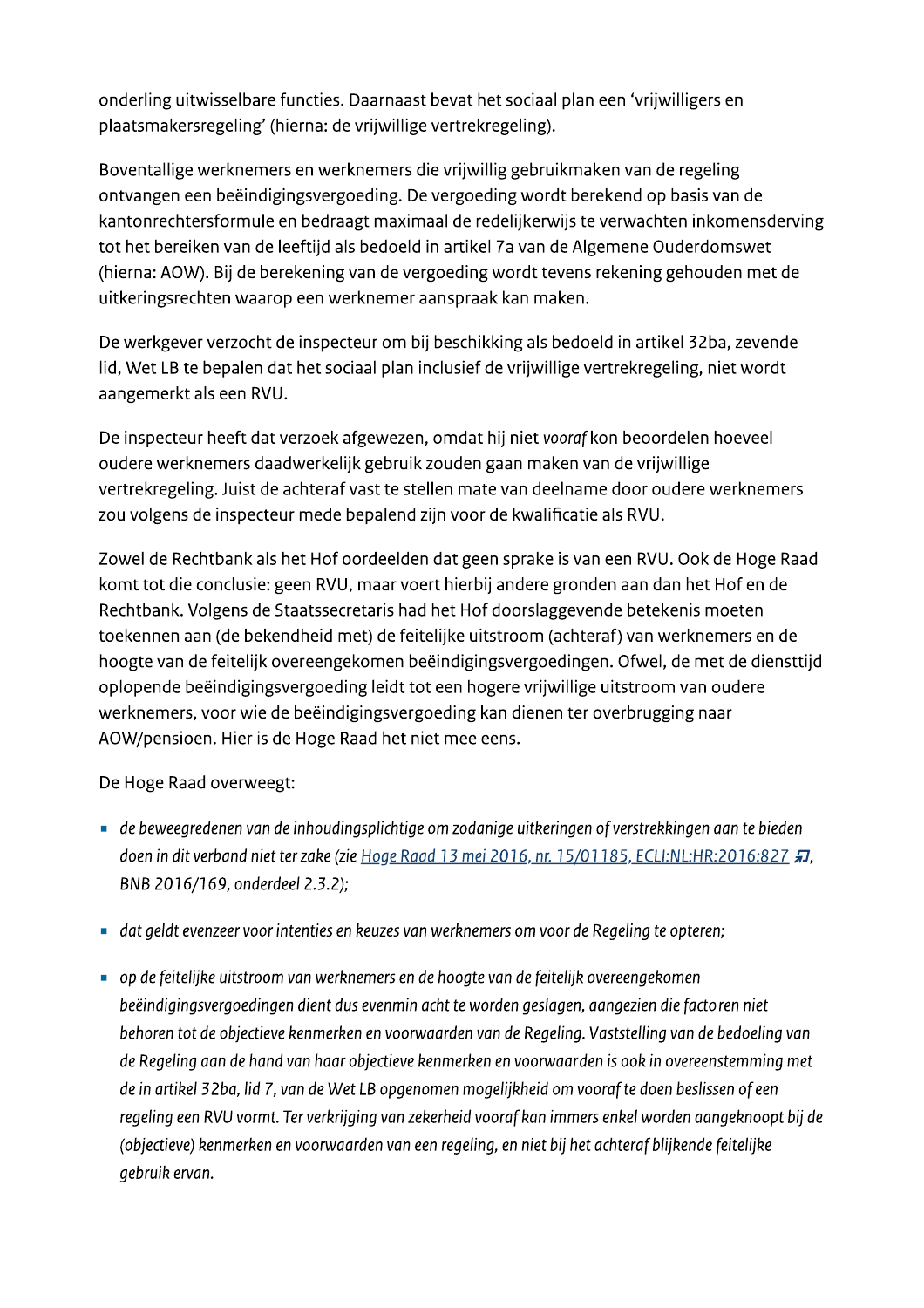De Hoge Raad wijst hierbij tevens op de tekst van artikel 32ba, zevende lid, Wet LB, waarin is bepaald dat de werkgever vooraf aan de inspecteur kan verzoeken om bij voor bezwaar vatbare beschikking aan te geven of een vertrekregeling kwalificeert als RVU of niet. Daarbij kan de inspecteur alleen oordelen op basis van de objectieve kenmerken en voorwaarden van de regeling zoals die voorafgaande aan de invoering van de regeling vast liggen. Het daadwerkelijk gebruik achteraf is hierbij niet van belang.

# 3. Gevolgen van het arrest voor de praktijk

De Hoge Raad heeft geoordeeld dat een vertrekregeling in het kader van een RVU-toets moet worden beoordeeld aan de hand van de objectieve voorwaarden en kenmerken van die regeling. Hierbij zijn de beweegredenen van zowel de werkgever als van de werknemer niet relevant. Verder dient de RVU-toets vooraf plaats te vinden. De feitelijke uitwerking van de vertrekregeling achteraf doet niet ter zake.

Naar aanleiding van het arrest zijn de besluiten van 26 mei 2005, nr. DGB2005/3299M, van 8 december 2005, nr. DGB2005/6722M en van 18 december 2013, nr. BLKB2013/2200M bij het besluit van 11 december 2018, nr. 2018-28514 ingetrokken. Een RVU-toets dient rechtstreeks aan de hand van artikel 32ba, zesde lid, Wet LB plaats te vinden. Hieronder wordt uiteengezet op welke wijze de Belastingdienst hier invulling aan geeft.

# 4. RVU toetsing

# 4.1. Algemeen

Het kabinetsbeleid is gericht op de bevordering van de arbeidsparticipatie van ouderen. Dat gebeurt mede door de pseudo-eindheffing van artikel 32ba Wet LB. Deze wordt opgelegd ingeval van regelingen of delen van regelingen die kwalificeren als een RVU (waar in het vervolg wordt gesproken over een regeling wordt mede een deel van een regeling bedoeld). Dit artikel heeft niet alleen betrekking op VUT-regelingen oude stijl die op omslagbasis werden gefinancierd, maar ook op (eenmalige) ontslaguitkeringen, non-activiteitsregelingen en andere regelingen die ten doel hebben oudere werknemers vervroegd te laten stoppen met werken. De pseudo-eindheffing van artikel 32ba Wet LB komt echter pas in beeld als de vertrekregeling op basis van de objectieve kenmerken en voorwaarden ten doel heeft te voorzien in een overbrugging van de periode tot het ingaan van het pensioen of de AOW-uitkeringen, dan wel te voorzien in een aanvulling op pensioenuitkeringen. Van een aanvulling op pensioenuitkeringen kan sprake zijn als het pensioen in verband met het beëindigen van de dienstbetrekking wordt vervroegd en de vertrekregeling het herrekende pensioeninkomen aanvult.

Of een vertrekregeling kwalificeert als een RVU, wordt bepaald aan de hand van artikel 32ba, zesde lid, Wet LB. Volledigheidshalve wordt opgemerkt dat het hierbij niet uitmaakt of er al dan niet sprake is van onvrijwillig/gedwongen ontslag.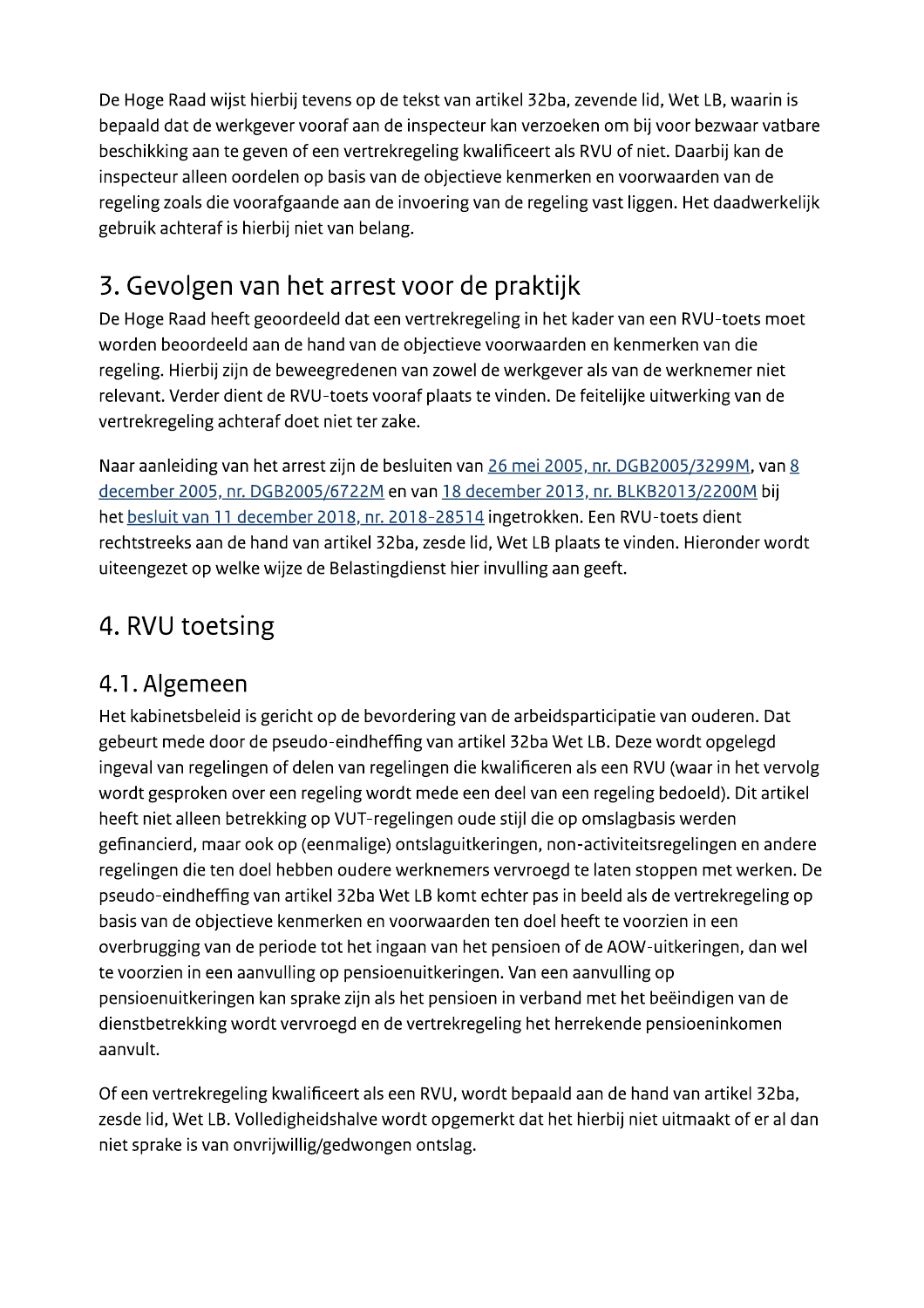Uit de tekst van voornoemd zesde lid volgt dat van een RVU in ieder geval geen sprake is als de werknemer, die gebruik maakt van de vertrekregeling, op het moment van uittreden de AOWleeftijd heeft bereikt. De uitkeringen overbruggen dan immers niet meer naar de AOW-leeftijd. Verder is er geen sprake van een RVU in geval van een zogenoemde seniorenregeling en regelingen die naar aard, strekking, omvang en uitkeringsduur overeenkomen met uitkeringen ingevolge de Ziektewet, de Wet arbeid en zorg, de Wet werk en inkomen naar arbeidsvermogen, de Wet op de arbeidsongeschiktheidsverzekering en de Werkloosheidswet, welke voldoen aan het bepaalde in artikel 8.7, eerste lid respectievelijk het tweede lid van de Uitvoeringsregeling loonbelasting 2011.

Voor het overige dient een regeling te worden beoordeeld aan de hand van de objectieve voorwaarden en kenmerken van die regeling. Passend in de systematiek van de Wet LB vindt deze beoordeling plaats op het individuele niveau van de werknemer. Het kan echter zijn dat die werknemer deelneemt aan een collectieve regeling. De tekst van artikel 32ba Wet LB laat het dan ook toe om in eerste instantie die collectieve regeling als geheel te beoordelen.

Een RVU-toets vindt allereerst plaats op de objectieve voorwaarden van de regeling: welke werknemers mogen deelnemen en aan welke criteria moeten deze werknemers voldoen?

Indien nodig kan vervolgens nog gekeken worden naar de objectieve kenmerken van de regeling: is de beëindigingsvergoeding van een dusdanige omvang dat de werknemer feitelijk in staat wordt gesteld om te overbruggen naar de AOW-leeftijd of de eerdere pensioenleeftijd, dan wel dient de beëindigingsvergoeding ter aanvulling op de pensioenuitkeringen van de werknemer.

In het onderstaande wordt de toets op basis van de objectieve voorwaarden en kenmerken nader uitgewerkt.

# 4.2. Objectieve voorwaarden

Zoals aangegeven gaat het hierbij om de objectieve voorwaarden voor deelname aan de regeling.

Getoetst wordt of de vertrekregeling, uitgaande van deze voorwaarden, ten doel heeft oudere werknemers vervroegd te laten stoppen met werken, door middel van een overbrugging van de periode tot het ingaan van het pensioen of de AOW-uitkeringen, dan wel te voorzien in een aanvulling op pensioenuitkeringen.

Een aantal aspecten is van belang bij de beoordeling van de objectieve voorwaarden: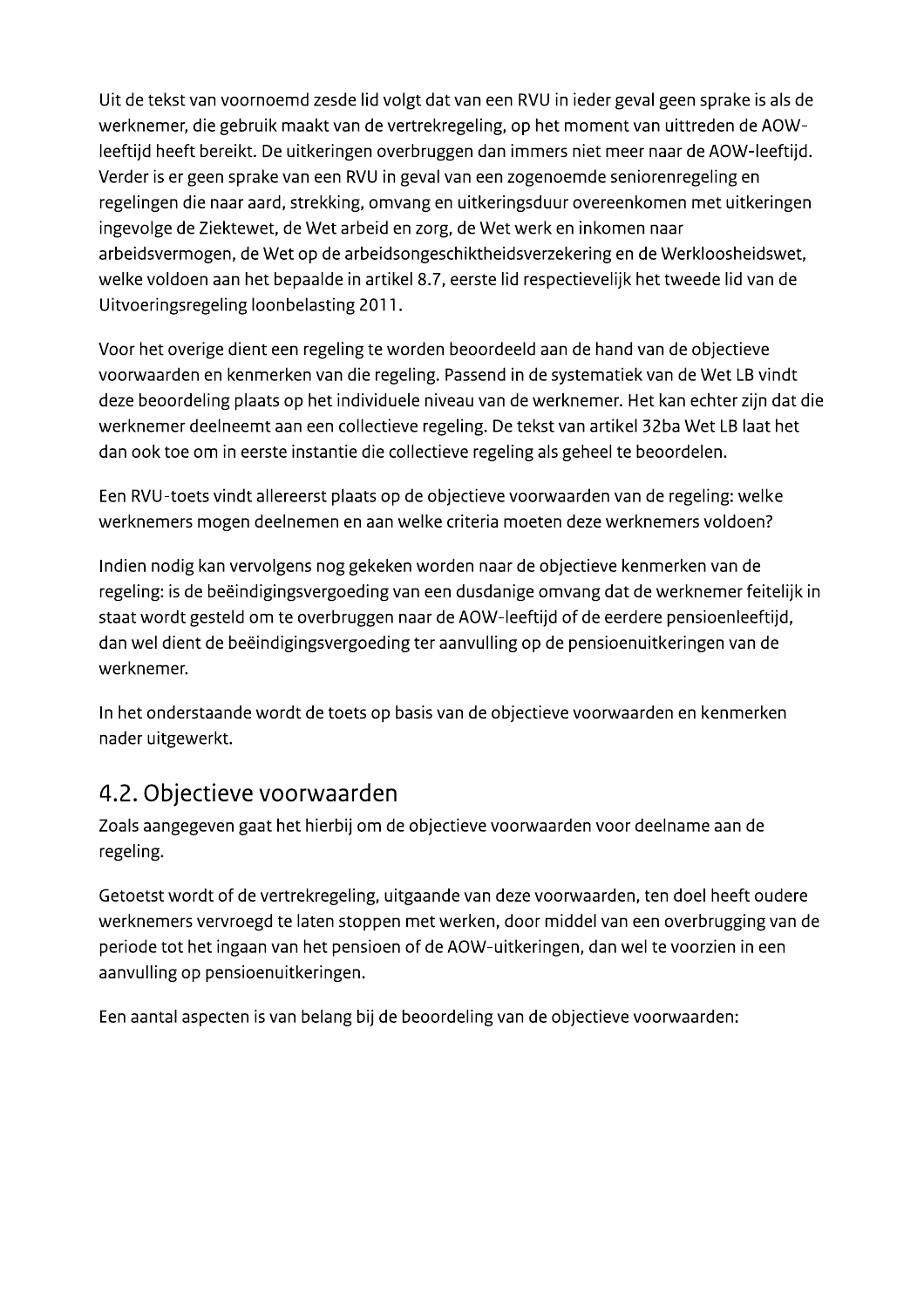- Er is al dan niet sprake van niet-leeftijdgerelateerd ontslag;
- De beweegredenen van de inhoudingsplichtige om de regeling aan te bieden doen niet ter zake:
- De intenties en keuzes van de werknemer om te opteren voor een vertrekregeling doen niet ter zake.

Aan de hand van een aantal (niet limitatieve) voorbeelden worden deze aspecten nader toegelicht.

## 4.2.1. Niet-leeftijdgerelateerd ontslag

Dit is het hoofdcriterium, waaraan in alle gevallen getoetst kan worden. Dit is nog eens duidelijk geworden in het arrest van de Hoge Raad 22 juni 2018, nr. 16/06236, ECLI:NL:HR:2018:958 ,. Het criterium van niet-leeftijdgerelateerd ontslag wordt in deze handreiking (in eerste instantie) nader toegelicht in een voorbeeld van individueel ontslag.

Ook een vertrekregeling bij een individueel ontslag kan worden geraakt door artikel 32ba Wet LB. Veelal zal in de beëindigingsovereenkomst niet zijn vastgelegd of het ontslag al dan niet leeftijdgerelateerd is. Als een vergoeding bij ontslag ten doel heeft een inkomensoverbrugging te geven tot aan de in de pensioenregeling vastgestelde pensioenleeftijd of de eerdere AOWleeftijd, dan wel ten doel heeft een pensioenuitkering aan te vullen, kan er ondanks het ontbreken van een expliciete leeftijdsgrens wel sprake zijn van een RVU. Veel ontslagsituaties zullen evenwel niet onder de werking van artikel 32ba, Wet LB vallen, omdat de individuele vertrekregeling met een ander doel wordt toegekend. Anders gezegd, de individuele vertrekregeling heeft op basis van de objectieve voorwaarde om daaraan deel te nemen niet ten doel te overbruggen of aan te vullen.

## Voorbeeld geen RVU

Een vertrekregeling bij ontslag wegens bijvoorbeeld disfunctioneren heeft in beginsel niet ten doel een inkomensoverbrugging te geven tot aan de in de pensioenregeling vastgestelde pensioenleeftijd of de eerdere AOW-leeftijd. De objectieve voorwaarde voor deelname is disfunctioneren en daarmee niet-leeftijdgerelateerd. Hetzelfde geldt voor andere niet-leeftijdgerelateerde ontslaggronden, zoals onenigheid over het te voeren beleid of onverenigbaarheid van karakters. Disfunctioneren, onenigheid over het te voeren beleid of onverenigbaarheid van karakters zullen door de inhoudingsplichtige kunnen worden aangetoond middels een goede dossiervorming. Uitkeringen uit dergelijke vertrekregelingen vallen in de geschetste omstandigheden buiten de reikwijdte van artikel 32ba Wet LB.

Een nadere toetsing aan de objectieve kenmerken van de vertrekregeling is in deze situaties niet meer nodig.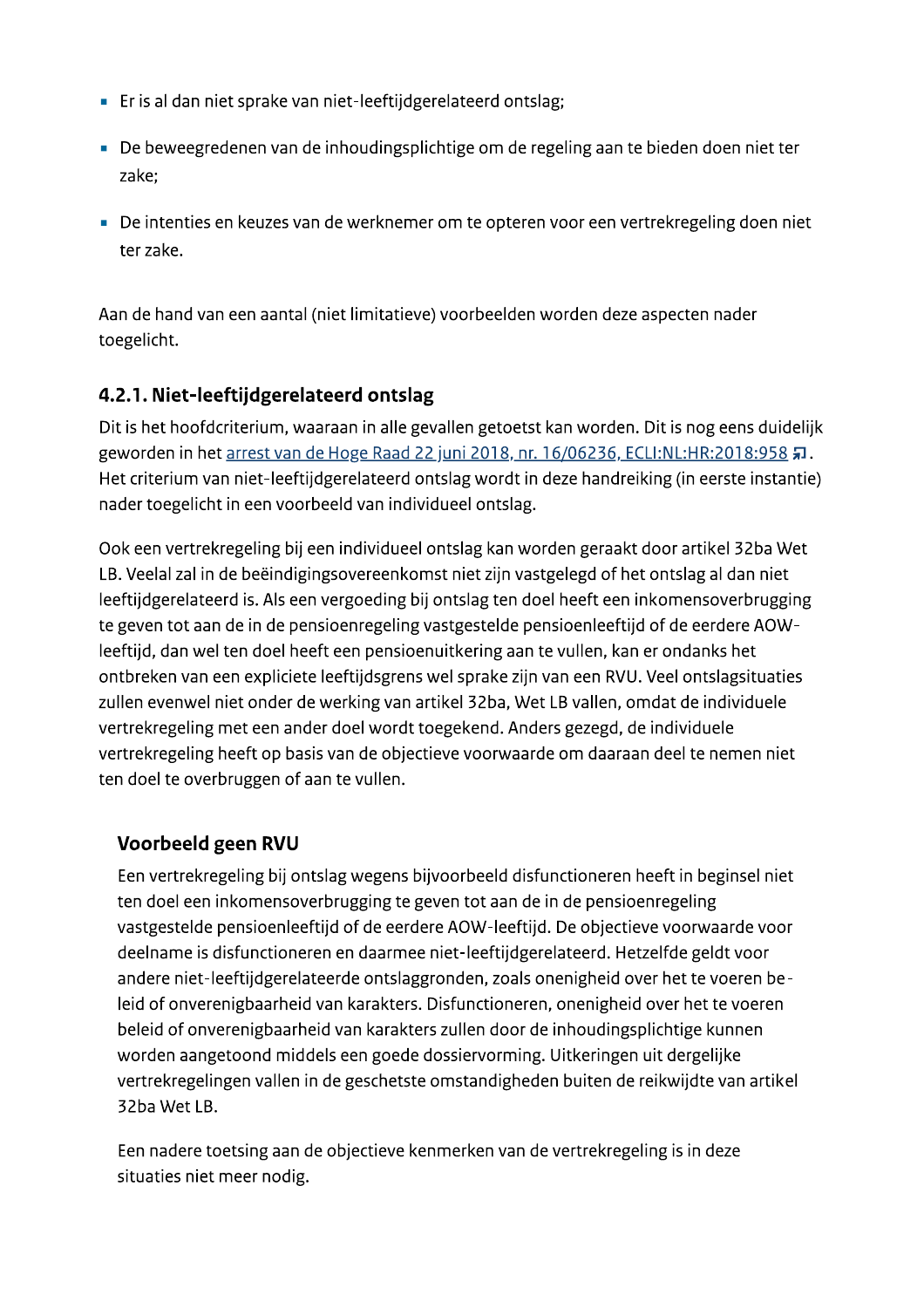## Voorbeeld mogelijk wel RVU

Er kan wel sprake zijn van een RVU als de betrokken werkgever een reeks individuele werknemers van of boven een bepaalde leeftijd (bijvoorbeeld 58, 60 of 62 jaar) wegens één van de hiervoor genoemde omstandigheden ontslaat. Er kan dan verschil van inzicht met de werkgever ontstaan over de werkelijke ontslaggrond. In dat geval zal de inspecteur het bewijs kunnen leveren dat feitelijk sprake is van leeftijdgerelateerd ontslag en zodoende sprake is van een (vermomde) RVU.

Als het ontslag toch leeftijdgerelateerd blijkt, dan kan voor de individuele werknemer nog vastgesteld worden, of de beëindigingsvergoeding uit hoofde van de regeling ook feitelijk leidt tot een overbrugging, dan wel een aanvulling (zie verder 4.3. Objectieve kenmerken).

## 4.2.2. De beweegredenen van de inhoudingsplichtige om de regeling aan te bieden doen niet ter zake

Dit volgt uit het arrest van de Hoge Raad 13 mei 2016, nr. 15/01185, ECLI:NL:HR:2016:827 7, onderdeel 2.3.2. Uit het arrest is af te leiden dat een afvloeiingsregeling in het kader van een reorganisatie in beginsel kan kwalificeren als een RVU. De werkgever zal doorgaans economische redenen hebben, zoals een noodzakelijke afslankingsoperatie of een besluit om een afdeling geheel of gedeeltelijk op te heffen omdat het voordeliger is om het werk van die afdeling uit te besteden. Deze beweegredenen zijn niet relevant voor de RVU-toets.

### Voorbeeld geen RVU

Indien op basis van objectieve voorwaarden van de regeling op voorhand duidelijk is dat de reorganisatie niet ten doel heeft tot de uitstroom van oudere werknemers met het oog op vervroegd uittreden, kwalificeert de vertrekregeling niet als een RVU. Hiervan is bijvoorbeeld sprake als de reorganisatie plaatsvindt met het oog op de vermindering van het personeelsbestand op basis van objectieve criteria zoals het lifo-systeem of het afspiegelingsbeginsel. In geval dergelijke objectieve, niet-leeftijdgerelateerde criteria zijn gebruikt, is de hoogte van de compensatie niet meer relevant, ook niet als die compensatie in staat stelt te overbruggen naar de in de pensioenregeling vastgestelde pensioenleeftijd of de eerdere AOW-leeftijd.

Een nadere toetsing aan de objectieve kenmerken van de regeling is derhalve dus niet meer nodig.

### Voorbeeld mogelijk wel RVU

Een vertrekregeling in het kader van een reorganisatie kan bijvoorbeeld wel als RVU kwalificeren, indien deze regeling uitsluitend openstaat voor alle werknemers vanaf een bepaalde leeftijd (bijvoorbeeld 58, 60 of 62 jaar) en waarbij hun leeftijd het doorslaggevende criterium is om voor deze regeling in aanmerking te komen. In dit geval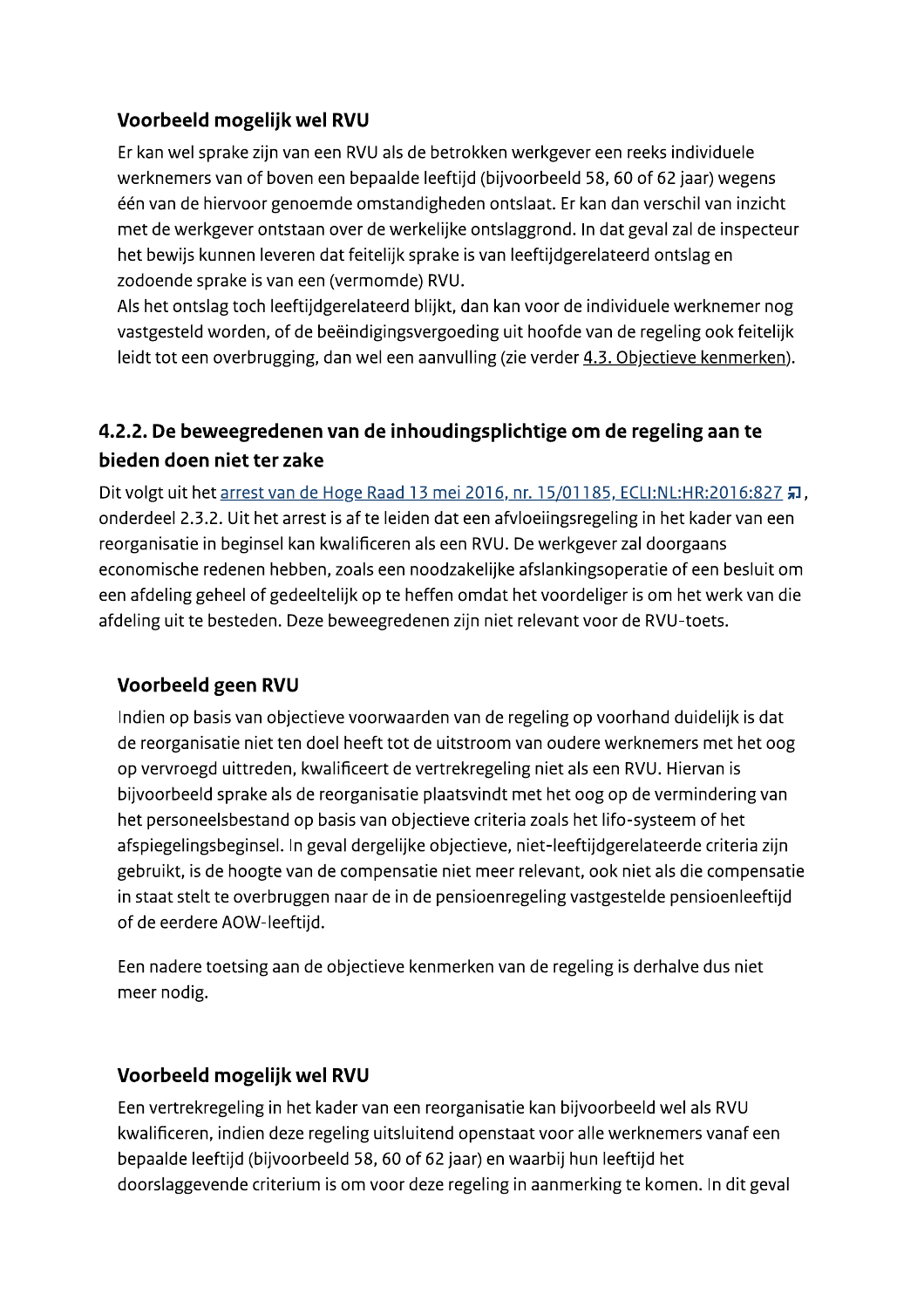kan per individuele werknemer nog beoordeeld worden of er feitelijk sprake is van een overbrugging of aanvulling (zie verder 4.3. Objectieve kenmerken).

## 4.2.3. De intenties en keuzes van werknemers om voor een vertrekregeling te opteren doen niet ter zake

Dit volgt uit het arrest van de Hoge Raad 22 juni 2018, nr. 16/06236, ECLI:NL:HR:2018:958 #, onderdeel 3.2. De intenties van een werknemer zullen doorgaans pas een rol spelen, indien sprake is van een vrijwillige vertrekregeling. Ingeval van een vrijwillige vertrekregeling kan de werknemer namelijk kiezen om al dan niet deel te nemen. Uit de overweging van de Hoge Raad kan – voor vertrekregelingen die geen specifiek leeftijdscriterium kennen – worden afgeleid, dat op de feitelijke uitstroom (achteraf) van werknemers en de hoogte van de feitelijk overeengekomen beëindigingsvergoedingen geen acht dient te worden geslagen. Dat vooral oudere werknemers een vertrekregeling aantrekkelijk achten en er daarom gebruik van maken, doet dus niet ter zake. Deze factoren behoren namelijk niet tot de objectieve kenmerken en voorwaarden van de (vrijwillige) vertrekregeling.

### Voorbeeld geen RVU

De Hoge Raad doelt in het arrest op vertrekregelingen, waarbij de deelname open staat voor het voltallige personeel. Daarbij is het dan niet van belang dat de hoogte van de beëindigingsvergoeding achteraf zou kunnen leiden tot een hogere uitstroom van oudere werknemer (die deze regeling blijkbaar aantrekkelijk hebben geacht). Dergelijke vertrekregelingen kwalificeren niet als RVU, omdat dit soort algemene vertrekregelingen niet specifiek is gericht op uitstroom van oudere werknemers. Omdat de vertrekregeling voor het voltallige personeel openstaat, is er geen sprake van een leeftijdgerelateerd ontslag bij deelname aan die regeling.

### Voorbeeld mogelijk wel RVU

Wel als RVU kwalificeren (delen van) vertrekregelingen, waarbij deelname open staat voor het voltallige personeel, maar bijvoorbeeld een deel van de regeling alleen open staat voor een specifieke groep oudere werknemers vanaf een bepaalde leeftijd. In dit geval kan deelname aan dat specifieke deel van de regeling leiden tot leeftijdgerelateerd ontslag. Voor het deel van de regeling dat alleen open staat voor de oudere werknemers kan op individueel niveau nog beoordeeld worden of er ook feitelijk sprake is van een overbrugging of aanvulling (zie verder 4.3. Objectieve kenmerken).

# 4.3. Objectieve kenmerken

In bepaalde situaties kan op basis van de objectieve voorwaarden van een collectieve dan wel individuele vertrekregeling vast komen te staan, dat deze regeling ten doel kan hebben een inkomensoverbrugging te geven tot aan de in de pensioenregeling vastgestelde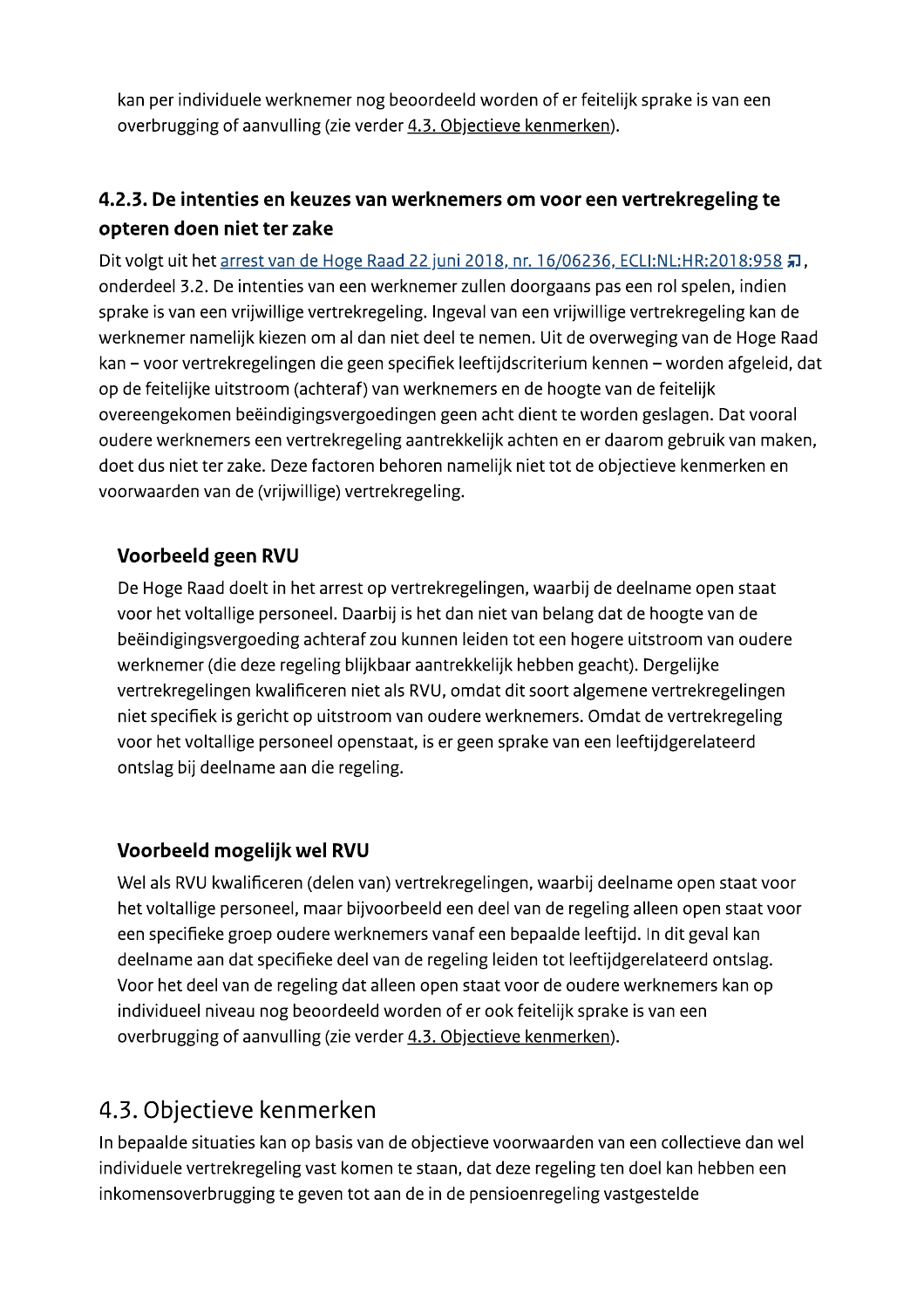pensioenleeftijd of de eerdere AOW-leeftijd, dan wel ten doel heeft een pensioenuitkering aan te vullen. In die gevallen kan vervolgens per werknemer aan de hand van de objectieve kenmerken van de regeling getoetst worden of er ook daadwerkelijk sprake is van een overbrugging of aanvulling, als bedoeld in artikel 32ba, zesde lid, Wet LB. Hiervoor hanteert de Belastingdienst een 70%-toets.

### De 70%-toets

Een vertrekregeling is geen RVU, wanneer met de ontslagvergoeding uit hoofde van de regeling een fictieve periodieke uitkering wordt berekend, welke aanvangt op het moment van feitelijk uitdienst treden en eindigt op de dag voordat de (ex-)werknemer de leeftijd heeft bereikt van 24 maanden voorafgaand aan de in de pensioenregeling vastgestelde pensioenleeftijd, of de AOW-leeftijd (vroegste van de twee), waarbij die fictieve periodieke uitkering jaarlijks gelijkblijvend en tevens nominaal is en verder op jaarbasis niet hoger is dan 70% van het (laatstgenoten) reguliere jaarloon uit de dienstbetrekking waaruit de (ex-)werknemer vertrekt. Het begrip regulier jaarloon is nader toegelicht in V&A 09-011.

Bij deze toetsing dient bij het bepalen van de 70%-grens tevens rekening te worden gehouden met de naar verwachting overig te ontvangen uitkeringen uit dezelfde vroegere dienstbetrekking (WW, ZW, WAO, VUT, prepensioen, vervroegd ouderdomspensioen, levensloop e.d.). Deze uitkeringen dienen derhalve voor de toetsing te worden ingebouwd.

De fictieve periodieke uitkering kan worden berekend op basis van algemeen aanvaarde actuariële grondslagen. Hierbij kan in ieder geval worden aangesloten bij de grondslagen uit de Benaderde Marktwaarde methode, zoals omschreven in het Vraag & Antwoord 13-006 op www.belastingdienstpensioensite.nl. De ingangsdatum (en tevens berekeningsdatum) van de jaarlijks gelijkblijvende, nominale periodieke uitkering is de datum van feitelijk uittreden van de werknemer. De einddatum is gelegen op de dag voordat de (ex-)werknemer de leeftijd heeft bereikt van 24 maanden voor de in de pensioenregeling vastgestelde pensioenleeftijd of de AOW-leeftijd (vroegste van de twee).

Het gaat bij de 70%-toets altijd om een fictieve berekening. Indien deze berekening leidt tot de conclusie dat geen RVU aanwezig is, kunnen de eventuele werkelijke looptijd en de werkelijke hoogte van de termijnen van de vertrekregeling dus afwijken zonder dat de regeling daardoor een RVU wordt. Datzelfde geldt voor de feitelijke pensioeningangsdatum. Als de werknemer op een later moment besluit om het pensioen vervroegd in te laten gaan, dan hoeft er geen nieuwe toets plaats te vinden. Van belang is wel dat niet reeds op moment van feitelijk uittreden de intentie bestaat om op een later tijdstip de pensioendatum te vervroegen.

In het kader van het bovenstaande, waarbij er geen sprake is van een RVU, wordt volledigheidshalve nog het volgende opgemerkt. Indien een vertrekregeling voorziet in de betaling van een ontslagvergoeding in termijnen (bijvoorbeeld in geval van een nonactiviteitsregeling), kunnen deze termijnen worden aangemerkt als een belaste aanspraak in de zin van artikel 10, tweede lid, Wet LB. De vrijstelling van artikel 11, eerste lid, onderdeel d, Wet LB is dan immers niet van toepassing. Uitzondering kan een aanvulling op de ww-uitkering zijn,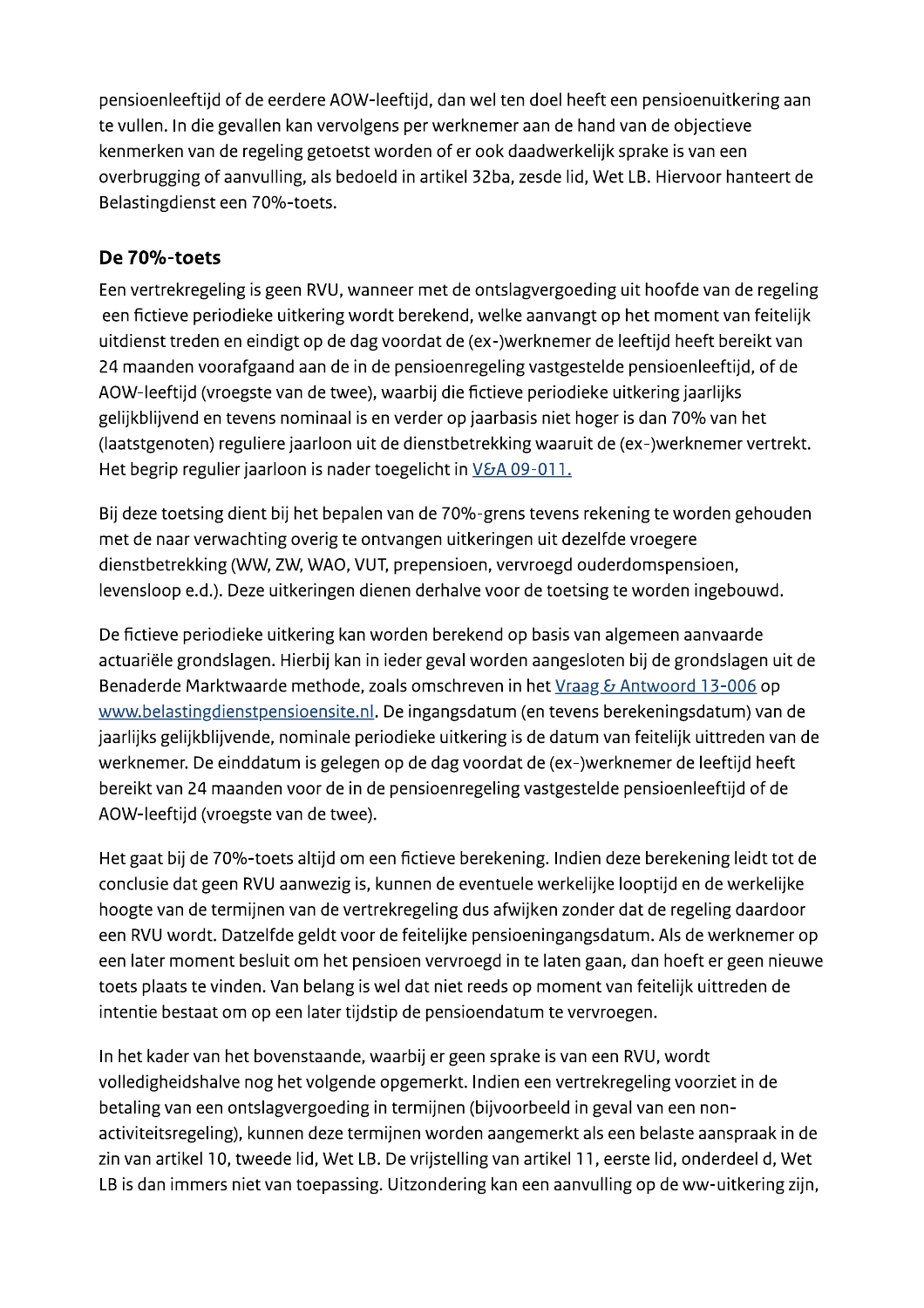zoals bijvoorbeeld wachtgeld. Deze kan vallen onder de vrijstelling van artikel 11, eerste lid, onderdeel f, Wet LB.

Als de ontslagvergoeding later plaatsvindt dan op de dag voordat de (ex-)werknemer de leeftijd heeft bereikt van 24 maanden voor de in de pensioenregeling vastgestelde pensioenleeftijd of de AOW-leeftijd (vroegste van de twee) zal de Belastingdienst in beginsel het standpunt innemen dat er sprake is van (een recht op) een uitkering die als een RVU wordt aangemerkt.

### **Toelichting:**

De toetsgrens van 70% en de einddatum van de fictieve periodieke uitkering hangen met elkaar samen. Er kan in ieder geval geen sprake van een overbrugging zijn, wanneer de fictief aan te kopen periodieke uitkering stopt ruim voor de AOW-datum of vroegere pensioenleeftijd, zoals deze uit de pensioenregeling blijkt. Als de fictief aan te kopen periodieke uitkering in de toetsperiode niet meer dan 70% bedraagt, dan acht de Belastingdienst het aannemelijk dat de beëindigingsvergoeding de werknemer tevens niet in staat stelt om een dusdanig deel van de beëindigingsvergoeding op zij te zetten om ook de laatste 24 maanden te overbruggen.

# 5. Tijdelijke drempelvrijstelling RVU-heffing

Als onderdeel van het op 5 juni 2019 door kabinet, werknemers- en werkgeversorganisaties gesloten principeakkoord over de vernieuwing van het pensioenstelsel, is voor RVU's tijdelijk een drempelvrijstelling ingevoerd. Voor zover de betalingen in het kader van de RVU onder het bedrag van de drempelvrijstelling blijven, is geen RVU-heffing verschuldigd.

De voorwaarden voor de RVU-drempelvrijstelling zijn als volgt: